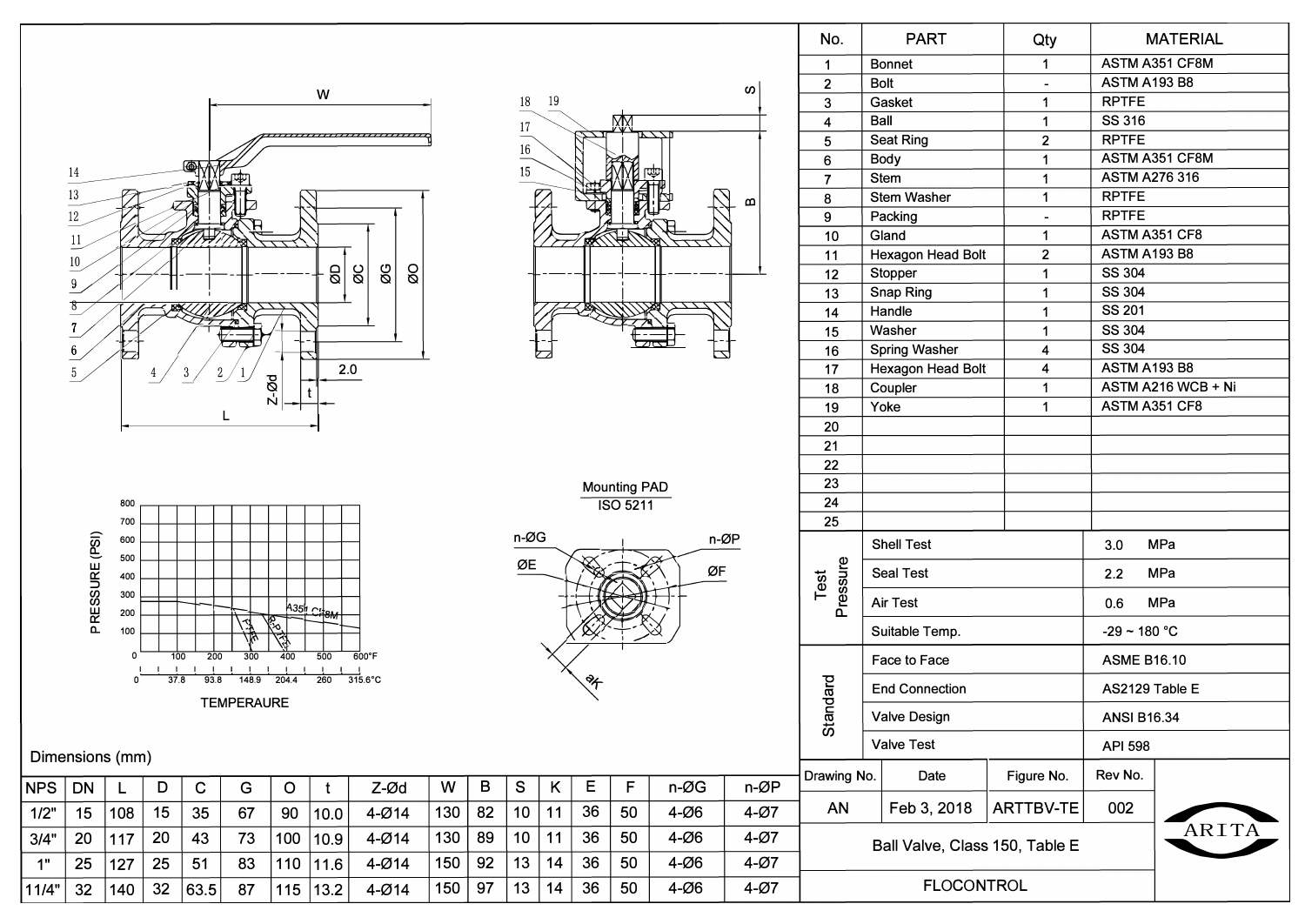

 $\circ$ 

125

150

180

 $\mathbf{t}$ 

 $|14.7$ 

 $|16.3|$ 

 $17.9$ 

G

98

114

127

Z-Ød

 $4 - Ø14$ 

 $4 - Ø18$ 

 $4 - Ø18$ 

W

200

200

240

 $\mathsf B$ 

128

139

|119 | 14

 $\mathbf{s}$ 

 $17$ 

 $17$ 

 $\mathsf{K}$ 

 $14$ 

 $17$ 

 $17$ 

 $\mathbf C$ 

73.0

91.0

 $|104.0|$ 

D

38

50

63

L

 $|178|$ 

| 190

40 | 165

**NPS** 

11/2"

 $2"$ 

21/2"

DN

50

65



**Mounting PAD** 

℀

 $\mathsf E$ 

50

50

50

 $\mathsf F$ 

70

70

70

 $n-\emptyset$ G

 $4-Ø7$ 

 $4-Ø7$ 

 $4-Ø7$ 

 $n-\varnothing P$ 

 $4-009$ 

 $4-009$ 

 $4-009$ 

**ISO 5211** 

n-ØP

ØF

| No.                                     | <b>PART</b>       |                       | Qty                     |                    | <b>MATERIAL</b>       |  |  |
|-----------------------------------------|-------------------|-----------------------|-------------------------|--------------------|-----------------------|--|--|
| 1                                       |                   | <b>Bonnet</b>         | 1                       |                    | <b>ASTM A351 CF8M</b> |  |  |
| $\overline{2}$                          | <b>Bolt</b>       |                       |                         | ASTM A193 B8       |                       |  |  |
| 3                                       | Gasket<br>1       |                       |                         | <b>RPTFE</b>       |                       |  |  |
| 4                                       | Ball              |                       | 1                       | SS 316             |                       |  |  |
| 5                                       |                   | Seat Ring             | $\overline{2}$          | <b>RPTFE</b>       |                       |  |  |
| 6                                       | <b>Body</b>       |                       | 1                       | ASTM A351 CF8M     |                       |  |  |
| 7                                       | <b>Stem</b>       |                       | 1                       |                    | <b>ASTM A276 316</b>  |  |  |
| 8                                       |                   | <b>Stem Washer</b>    | 1                       | <b>RPTFE</b>       |                       |  |  |
| 9                                       |                   | Packing               |                         | <b>RPTFE</b>       |                       |  |  |
| 10                                      | Gland             |                       | 1                       | ASTM A351 CF8      |                       |  |  |
| 11                                      |                   | Hexagon Head Bolt     | $\overline{\mathbf{c}}$ | ASTM A193 B8       |                       |  |  |
| 12                                      |                   | Stopper               | 1                       | SS 304             |                       |  |  |
| 13                                      |                   | Snap Ring             | 1                       | <b>SS 304</b>      |                       |  |  |
| 14                                      |                   | Handle                | 1                       | <b>SS 201</b>      |                       |  |  |
| 15                                      |                   | Washer                | 1                       | SS 304             |                       |  |  |
| 16                                      |                   | <b>Spring Washer</b>  | 4                       | SS 304             |                       |  |  |
| 17                                      |                   | Hexagon Head Bolt     | 4                       |                    | <b>ASTM A193 B8</b>   |  |  |
| 18                                      |                   | Coupler               | 1                       | ASTM A351 CF8      | ASTM A216 WCB + Ni    |  |  |
| 19                                      |                   | Yoke<br>1             |                         |                    |                       |  |  |
| 20                                      |                   |                       |                         |                    |                       |  |  |
| 21                                      |                   |                       |                         |                    |                       |  |  |
| 22<br>23                                |                   |                       |                         |                    |                       |  |  |
| 24                                      |                   |                       |                         |                    |                       |  |  |
| 25                                      |                   |                       |                         |                    |                       |  |  |
|                                         |                   |                       |                         |                    |                       |  |  |
|                                         |                   | <b>Shell Test</b>     |                         | MPa<br>3.0         |                       |  |  |
| Pressure<br>Test                        |                   | <b>Seal Test</b>      |                         | MPa<br>2.2         |                       |  |  |
|                                         |                   | Air Test              |                         | MPa<br>0.6         |                       |  |  |
|                                         |                   | Suitable Temp.        |                         | $-29 - 180 °C$     |                       |  |  |
|                                         |                   | Face to Face          |                         | <b>ASME B16.10</b> |                       |  |  |
|                                         |                   | <b>End Connection</b> |                         | AS2129 Table E     |                       |  |  |
| Standard                                |                   | <b>Valve Design</b>   |                         | <b>ANSI B16.34</b> |                       |  |  |
|                                         |                   | <b>Valve Test</b>     |                         | API 598            |                       |  |  |
| Drawing No.                             |                   | Date                  | Figure No.              | Rev No.            |                       |  |  |
| AN                                      |                   | Feb.3, 2018           | <b>ARTTBV-TE</b>        | 002                |                       |  |  |
| ARITA<br>Ball Valve, Class 150, Table E |                   |                       |                         |                    |                       |  |  |
|                                         | <b>FLOCONTROL</b> |                       |                         |                    |                       |  |  |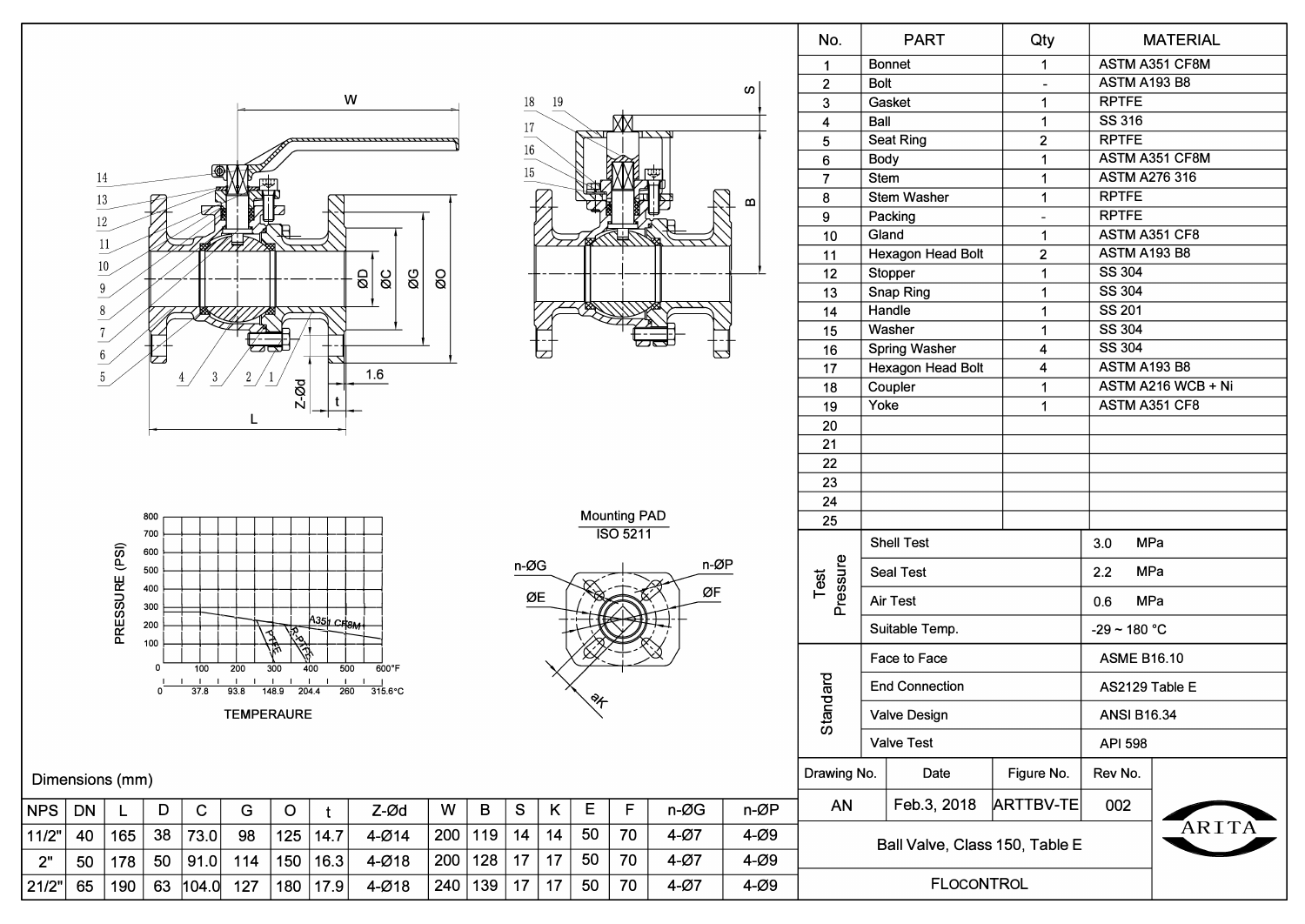

| No.                                     | <b>PART</b>   |                       | Qty       |                      | <b>MATERIAL</b>    |  |  |
|-----------------------------------------|---------------|-----------------------|-----------|----------------------|--------------------|--|--|
| 1                                       | <b>Bonnet</b> |                       | 1         |                      | ASTM A351 CF8M     |  |  |
| $\overline{2}$                          | <b>Bolt</b>   |                       |           | <b>ASTM A193 B8</b>  |                    |  |  |
| 3                                       |               | Gasket                | 1         | <b>RPTFE</b>         |                    |  |  |
| 4                                       | Ball          |                       | 1         | SS 316               |                    |  |  |
| 5                                       |               | Seat Ring             | 2         | <b>RPTFE</b>         |                    |  |  |
| 6                                       | <b>Body</b>   |                       | 1         |                      | ASTM A351 CF8M     |  |  |
| 7                                       | <b>Stem</b>   |                       | 1         | <b>ASTM A276 316</b> |                    |  |  |
| 8                                       |               | Stem Washer           | 1         | <b>RPTFE</b>         |                    |  |  |
| 9                                       |               | Packing               |           | <b>RPTFE</b>         |                    |  |  |
| 10                                      |               | Gland                 | 1         |                      | ASTM A351 CF8      |  |  |
| 11                                      |               | Hexagon Head Bolt     | 2         | <b>ASTM A193 B8</b>  |                    |  |  |
| 12                                      |               | Stopper               | 1         | SS 304               |                    |  |  |
| 13                                      |               | Snap Ring             | 1         | SS 304               |                    |  |  |
| 14                                      |               | Handle                | 1         | <b>SS 201</b>        |                    |  |  |
| 15                                      |               | Washer                | 1         | SS 304               |                    |  |  |
| 16                                      |               | Spring Washer         | 4         | SS 304               |                    |  |  |
| 17                                      |               | Hexagon Head Bolt     | 4         | <b>ASTM A193 B8</b>  |                    |  |  |
| 18                                      |               | Coupler               | 1         |                      | ASTM A216 WCB + Ni |  |  |
| 19                                      | Yoke          |                       | 1         |                      | ASTM A351 CF8      |  |  |
| 20                                      |               |                       |           |                      |                    |  |  |
| 21                                      |               |                       |           |                      |                    |  |  |
| 22                                      |               |                       |           |                      |                    |  |  |
| 23                                      |               |                       |           |                      |                    |  |  |
| 24                                      |               |                       |           |                      |                    |  |  |
| 25                                      |               |                       |           |                      |                    |  |  |
|                                         |               | <b>Shell Test</b>     |           | MPa<br>3.0           |                    |  |  |
|                                         |               | Seal Test             |           | 2.2<br>MPa           |                    |  |  |
| Test<br>Pressure                        |               | Air Test              |           | MPa<br>0.6           |                    |  |  |
|                                         |               | Suitable Temp.        |           | $-29 - 180 °C$       |                    |  |  |
|                                         |               | Face to Face          |           | <b>ASME B16.10</b>   |                    |  |  |
|                                         |               | <b>End Connection</b> |           | AS2129 Table E       |                    |  |  |
| Standard                                |               | <b>Valve Design</b>   |           | ANSI B16.34          |                    |  |  |
|                                         |               | <b>Valve Test</b>     |           | API 598              |                    |  |  |
| Drawing No.<br>Figure No.<br>Date       |               |                       |           | Rev No.              |                    |  |  |
| AN                                      |               | Feb 3, 2018           | ARTTBV-TE | 002                  |                    |  |  |
| ARITA<br>Ball Valve, Class 150, Table E |               |                       |           |                      |                    |  |  |
|                                         |               |                       |           |                      |                    |  |  |
| <b>FLOCONTROL</b>                       |               |                       |           |                      |                    |  |  |

ဖာ

 $\boldsymbol{\underline{\omega}}$ 

بكم

 $n-\varnothing P$ 

 $4 - Ø11$ 

 $4 - Ø11$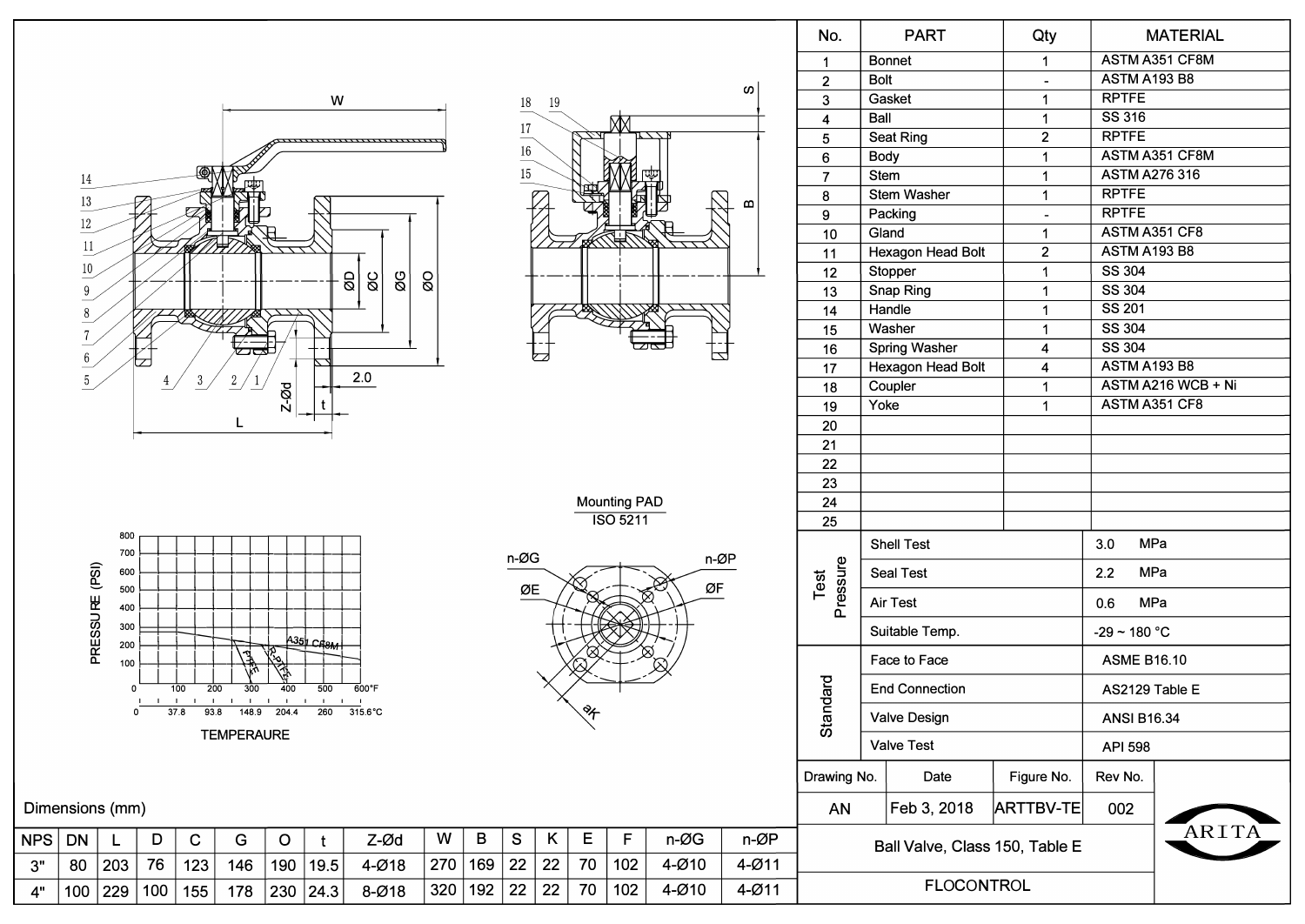